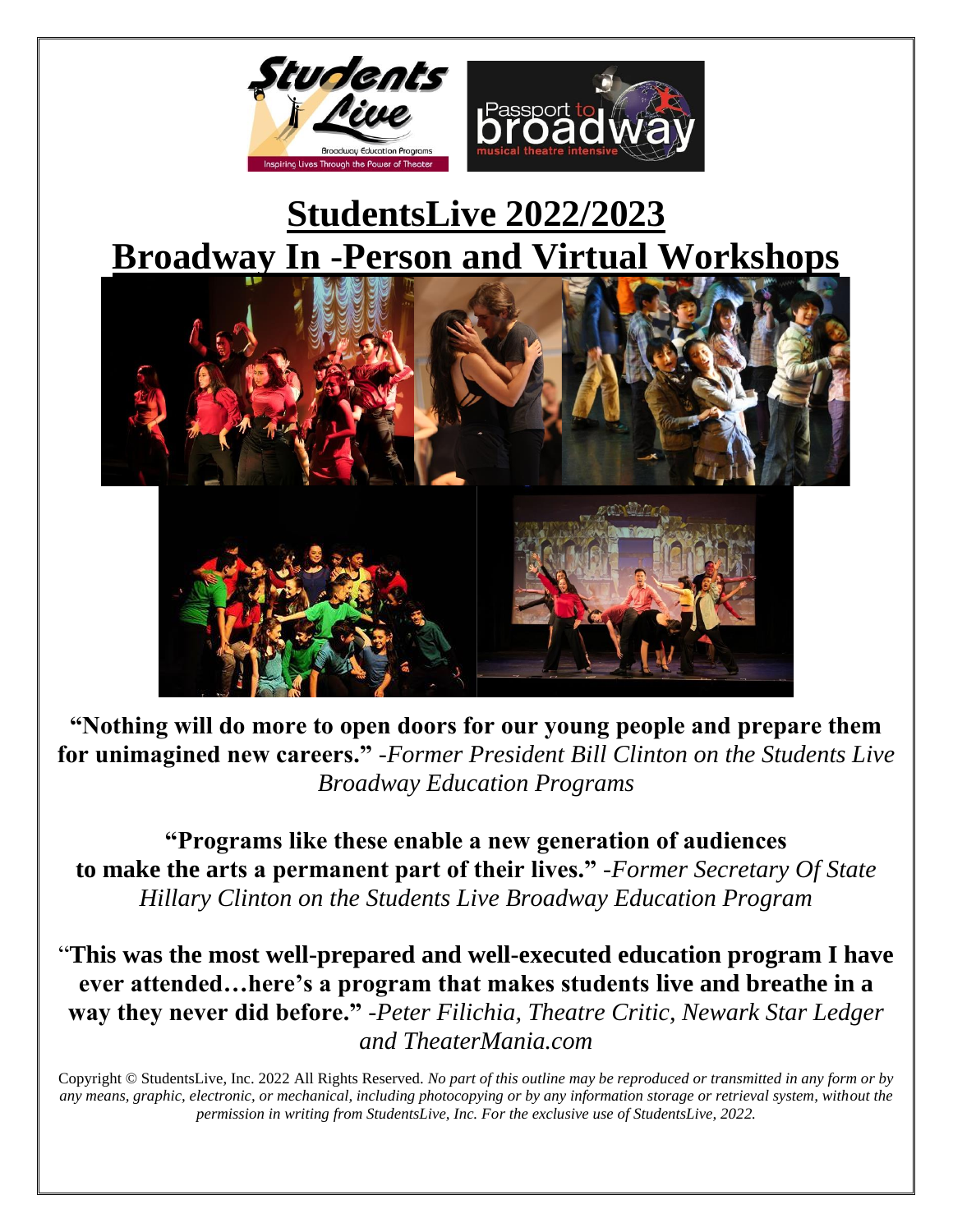

# **2022/2023 In Person and Virtual Build A Group Workshop Schedule**

**All Two Hour Workshops begin with a 15-minute warm up and introduction to the themes and issues of the Broadway show or materials of your choice hosted by our Artistic Director and/or a Professional Teaching Artist with our Broadway Guest Artist. The next 60 minutes consists of a demonstration performance, if a song, dance and acting workshop, and teaching the music and choreography from a number from the show you are going to see or a show of your choice by your Broadway Guest Artist. If a Behind the Scenes Guest, there will be demonstration of their work and an interaction in their discipline. There are approximately 30 minutes for students to showcase what they have learned and receive professional feedback. We wrap up with a 15-minute Question & Answer session. If budget doesn't allow a two hour workshop we modify the same schedule per the length of your workshop pending request. All artists may be substituted and content is subject to change.**



*Harry Potter and the Cursed Child* **MasterClass Saturday April 23, 2022 - 10:00am – 12:00pm Broadway Show Ticket Price TBD Virtual Workshop: \$48 per person Subject to Performance and Ticket Availability**

**Deadline: Orders taken on an as available, first come-first serve basis.** 

By popular demand, StudentsLive is now offering a Cursed Child Broadway Workshop. A Two Hour Interactive Acting workshop exploration of the world of Harry Potter and the Cursed Child. Incorporating acting/scene study/cold reading/audition techniques led by StudentsLive Professional Teaching Artist and a Broadway Guest Artist.



*Aladdin "Never Had Friend" MasterClass* **Saturday April 30, 2022 - 10:00am – 12:00pm Broadway Show Ticket Price TBD Virtual Workshop: \$48 per person Subject to Performance and Ticket Availability**

**Deadline: Orders taken on an as available, first come-first serve basis.** 

Enter the world of the Award-Winning Musical **Aladdin**, with *StudentsLive*. Learn the history of the musical from screen to stage, as well as the themes and issues discovered in the show with a *StudentsLive* Teaching Artist and Broadway Guest Artist in an interactive Workshop. Learn music and choreography from the show from a Broadway Guest Artist. Afterwards, share your questions and learn "behind-the-scenes" secrets in a Q & A session LIMITED RESERVATIONS AVAILABLE.



*Come From Away MasterClass* **Saturday May 7, 2022 - 10:00am – 12:00pm**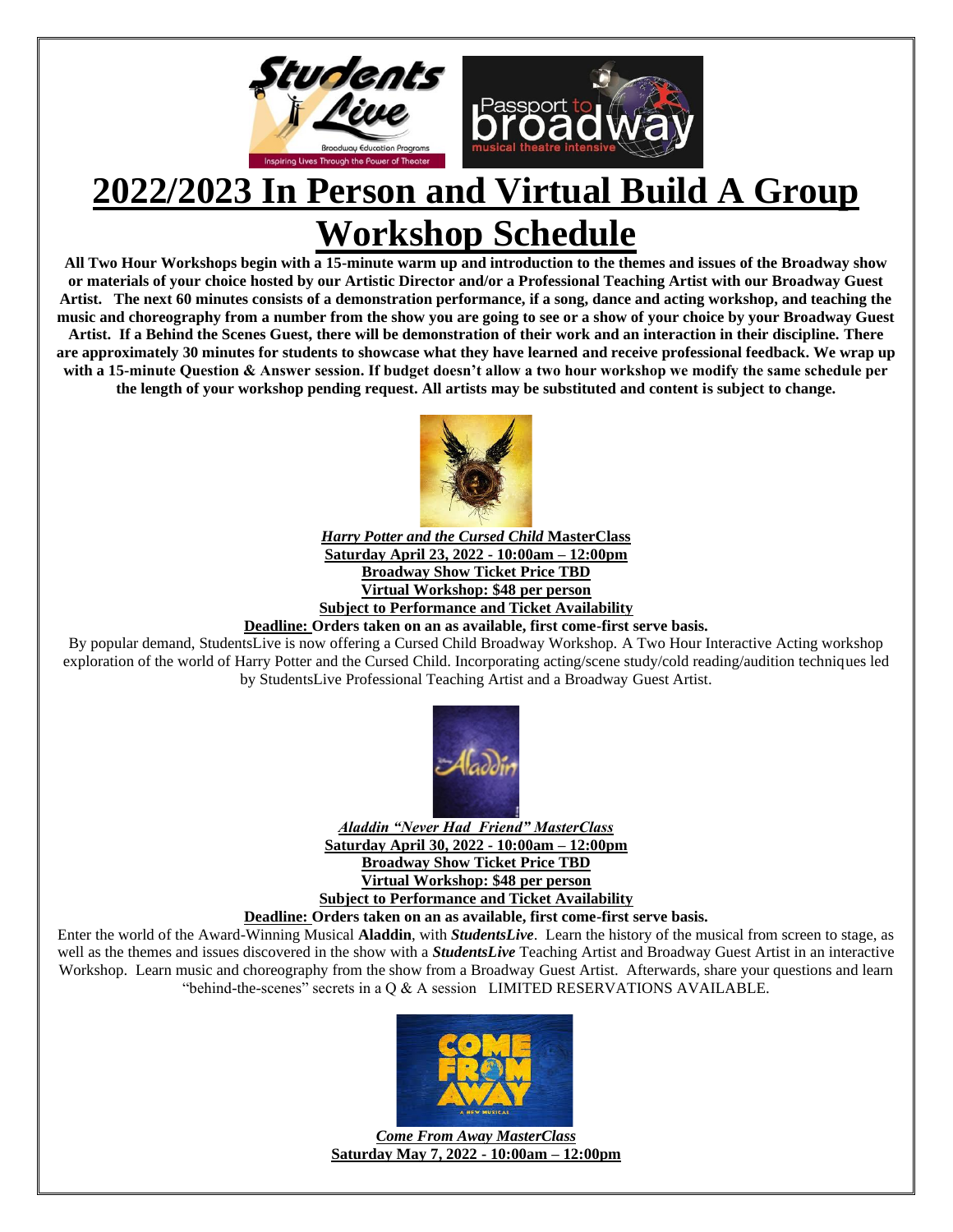# **Broadway Show Ticket Price TBD In Person or Virtual Workshop: \$48 per person Subject to Performance and Ticket Availability**

#### **Deadline: Orders taken on an as available, first come-first serve basis.**

Explore the true and moving story of a community who opened their arms to stranded travelers on 9/11 in the Tony Award Winning Come From Away. Learn music and choreography from the show with a Broadway Guest Artist. Afterwards, share your questions and learn "behind-the-scenes" secrets in a Q & A session.



### *Masquerade* **Phantom of the Opera MasterClass Saturday May 14, 2022 - 10:00am – 12:00pm Broadway Show Ticket Price TBD In Person or Virtual Workshop: \$48 per person Subject to Performance and Ticket Availability**

#### **Deadline: Orders taken on an as available, first come-first serve basis.**

Join *StudentsLive* Teaching Artists on a haunting journey into *Phantom*. Discover the themes and history of the show, be part of an exciting vocal and dance workshop led by both a StudentsLive Teaching Artist and a Broadway Guest Artist where participants learn music and dance from the show and join a Q&A session with a Broadway Guest Artist!



*Dear Evan Hansen* **MasterClass Saturday May 21, 2022 from 10:00am – 12:00pm Broadway Show Ticket Price TBD In Person or Virtual Workshop: \$48 per person Subject to Performance and Ticket Availability**

**Deadline: Orders taken on an as available, first come-first serve basis.** 

Enter the world of the Tony Winning Best Musical **Dear Evan Hansen**, with *StudentsLive*. Learn more about the unique story of the show as well as the themes and issues discovered in the show with *StudentsLive* Teaching Artists and a Broadway Guest Artist in an interactive Workshop. Learn music from the show with a Broadway Guest Artist. Afterwards, share your questions and learn "behind-the-scenes" secrets in a Q & A session.



*Wicked* **MasterClass** *Saturday* **June 4, 2021 from 10:00 AM to 12:00PM Broadway Show Ticket Price TBD In Person or Virtual Workshop: \$48 per person Subject to Performance and Ticket Availability**

**Deadline: Orders taken on an as available, first come-first serve basis.** 

"Welcome to Oz". Enter the world of the Award Winning Musical **Wicked**, with *StudentsLive*. Learn the history of the musical from page to stage, as well as the themes and issues discovered in the show with *StudentsLive* Teaching Artist and Broadway Guest Artist in an interactive Virtual Workshop. Learn music and choreography from the show with a Broadway Guest Artist. Afterwards, share your questions and learn "behind-the-scenes" secrets in a Q & A session.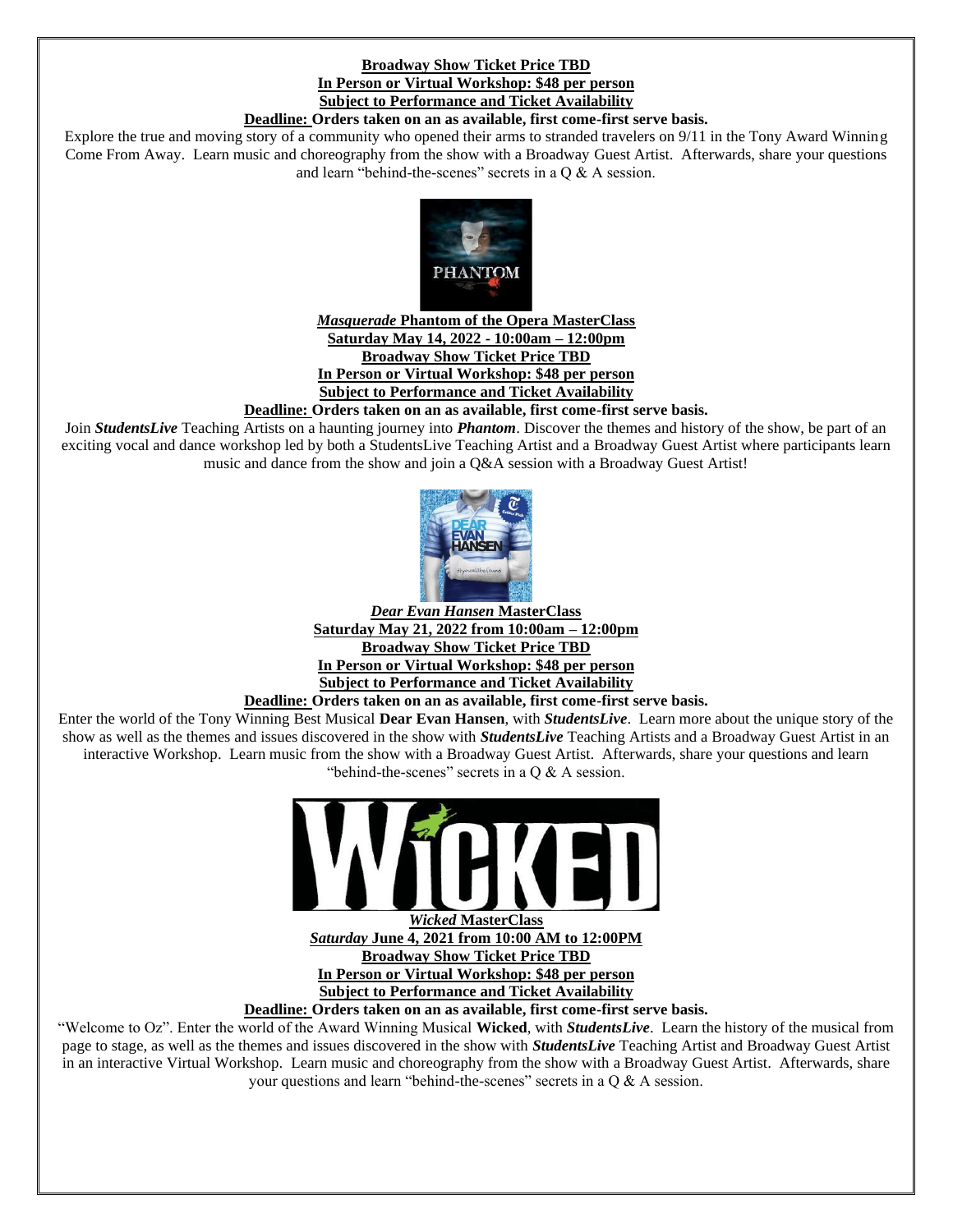

**StudentsLive Mrs. Doubtfire MasterClass Saturday June 11, 2022 - 10:00am – 12:00pm Broadway Show Ticket Price TBD In Person or Virtual Workshop: \$48 per person Subject to Performance and Ticket Availability**

#### **Deadline: Orders taken on an as available, first come-first serve basis. Tickets go quickly, order early.**

Join *StudentsLive* Teaching Artists on a glimpse into the heart warming world of *Mrs. Doubtfire.* Discover the themes and history of the show, the journey from screen to stage and be part of an exciting vocal and dance workshop led by both a StudentsLive Teaching Artist and a Broadway Guest Artist where participants learn music and dance from the show and join a Q&A session with the show's Guest Artist! Scouts on Broadway Patches are available for \$4.00 per patch and availability will be confirmed upon request.



*Six "Ex-Wives"* **MasterClass Saturday June 18, 2022 - 10:00am – 12:00pm Broadway Show Ticket Price TBD In Person or Virtual Workshop: \$48 per person Subject to Performance and Ticket Availability**

**Deadline: Orders taken on an as available, first come-first serve basis.** 

Join *StudentsLive* Teaching Artists on a journey into the international smash hit **Six on Broadway**. Discover the themes and history of the show from history books to the stage, be part of an exciting vocal and dance workshop led by both a StudentsLive Teaching Artist and a Broadway Guest Artist where participants learn music and dance from the show and join a Q&A session with a Broadway Guest Artist!



**StudentsLive's Broadway Audition Weekend Friday June 24, Saturday June 25 and Sunday June 26, 2022**



StudentsLive Award-Winning Broadway Education Programs invites you to experience the "Broadway Audition Process" first-hand and learn from Broadway Professionals what it takes to "book the part". We hosted a Canadian Theater School for their Fourth Annual Broadway Audition Weekend in Spring 2019, Click **[here](http://studentslive.net/pdf/2016/05/Broadway%20Audition%20Weekend%20Workshop.pdf)** for more information, pictures and program details.

*"Today was stunning and unforgettable experience for these students and their teachers. Thanks again for doing what you do with StudentsLive to bring this opportunity to students nationwide."*

*-Cindy Westby, Educational Travel Specialist, Omega National Travel Inc.*

**Contact StudentsLive for program details**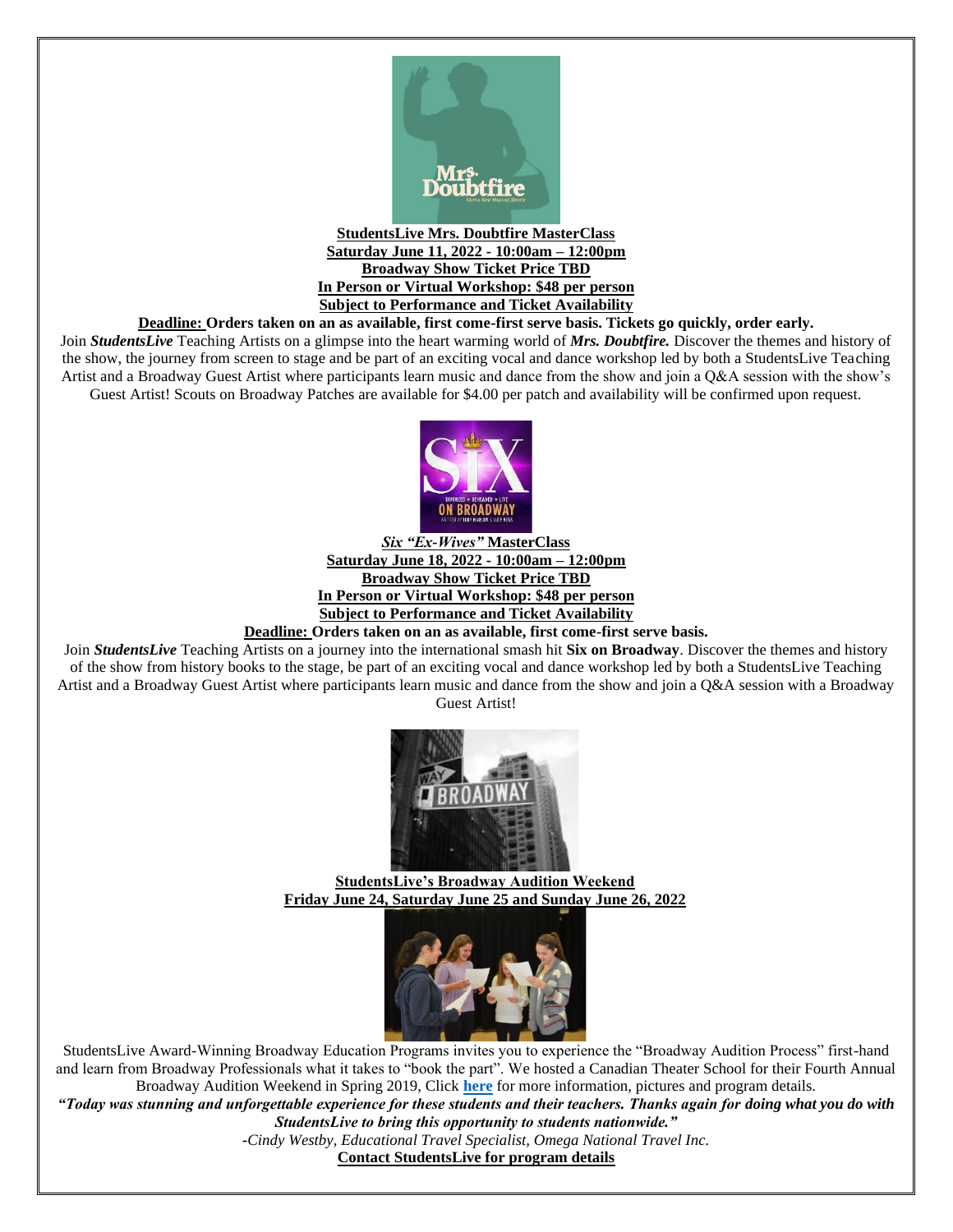

**Lion King "He Lives in You" MasterClass Saturday September 10, 2022 - 10:00am – 12:00pm Broadway Show Ticket Price and Availability TBD In Person or Virtual Workshop: \$48 per person**

**Deadline: Orders taken on an as available, first come-first serve basis.** 

Join a *StudentsLive* Teaching Artist on a rhythmic journey in **Lion King on Broadway.** Discover the themes and history of the show from screen to stage, be part of an exciting dance and vocal workshop led by a Broadway Guest Artist and join

in the sharing with a Q&A session with the show's Guest Artist!



*Hamilton: My Shot* **MasterClass Saturday September 17, 2022 from 10:00am – 12:00pm Broadway Show Ticket Price and Availability TBD Virtual or In Person Workshop: \$48 per person**

By popular demand, StudentsLive is now offering a Virtual Hamilton Broadway Workshop. A Two-Hour Interactive acting, dance and song workshop exploration of Hamilton's hip-hop, R&B, Britpop and traditional showstoppers about American history. Incorporating acting/audition/singing/dancing show techniques led by StudentsLive Professional Teaching Artist and Broadway Guest Artist.



**Beetlejuice MasterClass Saturday September 24, 2022 - 10:00am – 12:00pm Broadway Show Ticket Price and Availability TBD In Person or Virtual Workshop: \$48 per person**

**Deadline: Orders taken on an as available, first come-first serve basis.** 

Join a *StudentsLive* Teaching Artist on a deathly journey into **Beetlejuice on Broadway.** Discover the themes and history of the show from folktale to screen to stage, be part of an exciting dance and vocal workshop led by a Broadway Guest Artist and join in the sharing with a Q&A session with the show's Guest Artist!



**Chicago "All That Jazz" MasterClass Saturday October 1, 2022 - 10:00am – 12:00pm Broadway Show Ticket Price and Availability TBD In Person or Virtual Workshop: \$48 per person**

**Deadline: Orders taken on an as available, first come-first serve basis.** 

Join a *StudentsLive* Teaching Artist on a Fosse-inspired exploration of **Chicago on Broadway.** Discover the themes and history of the show from courtroom to screen and stage across the world, be part of an exciting dance and vocal workshop led by a Broadway Guest Artist and join in the sharing with a Q&A session with the show's Guest Artist!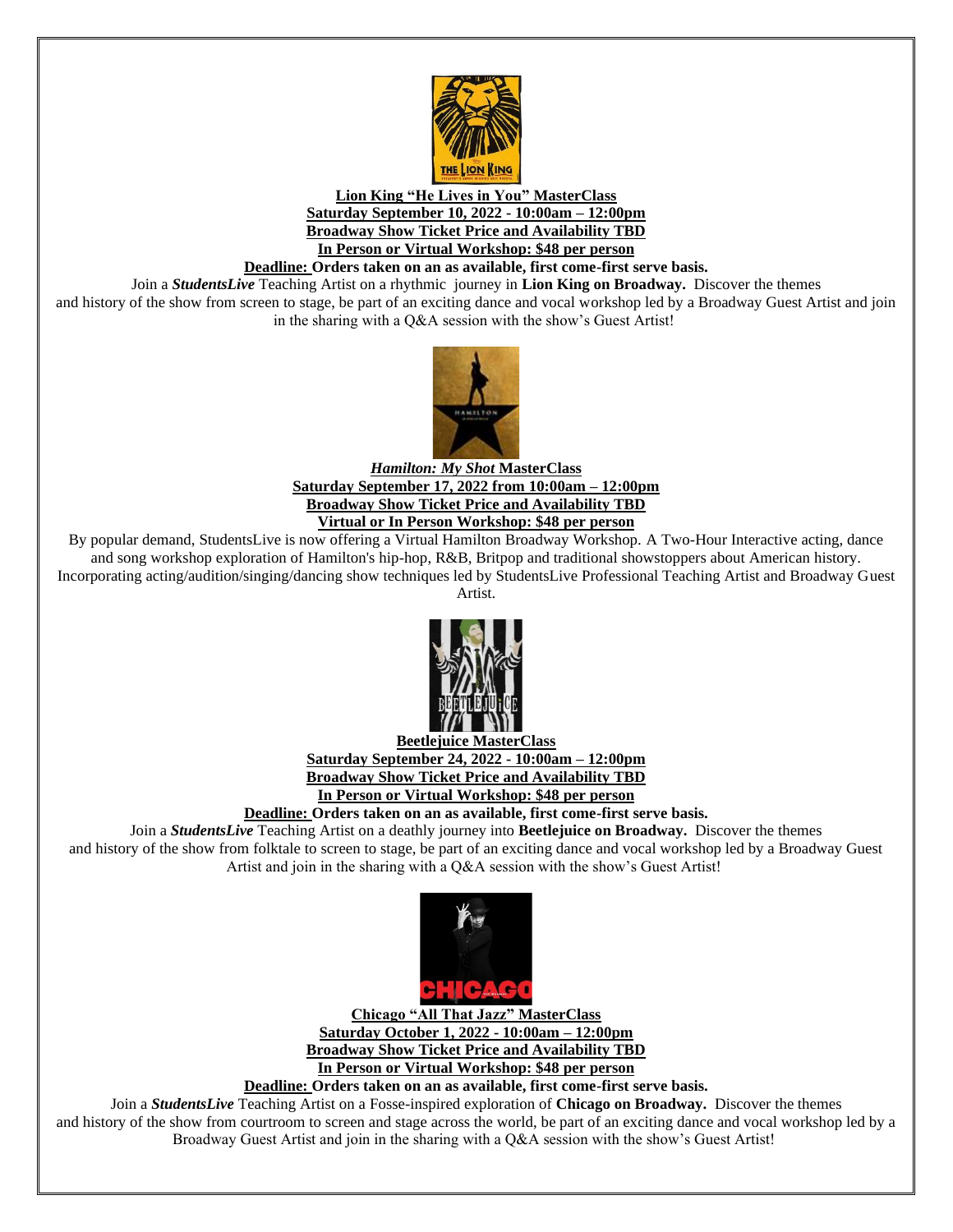

### *Come From Away MasterClass* **Saturday October 22, 2022 - 10:00am – 12:00pm Broadway Show Ticket Price TBD In Person or Virtual Workshop: \$48 per person Subject to Performance and Ticket Availability**

### **Deadline: Orders taken on an as available, first come-first serve basis.**

Explore the true and moving story of a community who opened their arms to stranded travelers on 9/11 in the Tony Award Winning Come From Away. Learn music and choreography from the show with a Broadway Guest Artist. Afterwards, share your questions and learn "behind-the-scenes" secrets in a Q & A session.



**Hadestown "Songbird" MasterClass Saturday October 29, 2022 - 10:00am – 12:00pm Broadway Show Ticket Price TBD In Person or Virtual Workshop: \$48 per person Subject to Performance and Ticket Availability**

# **Deadline: Orders taken on an as available, first come-first serve basis. Tickets go quickly, order early.**

Join *StudentsLive* Teaching Artists on a glimpse into the exciting musical **Hadestown on Broadway**. Discover the themes and history of the show, the journey to Broadway and be part of an exciting vocal and dance workshop led by both a StudentsLive Teaching Artist and a Broadway Guest Artist where participants learn music and dance from the show and join a Q&A session with the show's Guest Artist!



**Harry Potter and the Cursed Child MasterClass Saturday November 5, 2022 - 10:00am – 12:00pm Broadway Show Ticket Price TBD Virtual Workshop: \$48 per person Subject to Performance and Ticket Availability Deadline: Orders taken on an as available, first come-first serve basis.** 

By popular demand, StudentsLive is now offering a Cursed Child Broadway Workshop. A Two Hour Interactive Acting workshop exploration of the world of Harry Potter and the Cursed Child. Incorporating acting/scene study/cold reading/audition techniques led by StudentsLive Professional Teaching Artist and a Broadway Guest Artist.



**MJ on Broadway MasterClass Saturday November 12, 2022 - 10:00am – 12:00pm Broadway Show Ticket Price TBD Virtual Workshop: \$48 per person Subject to Performance and Ticket Availability Deadline: Orders taken on an as available, first come-first serve basis.**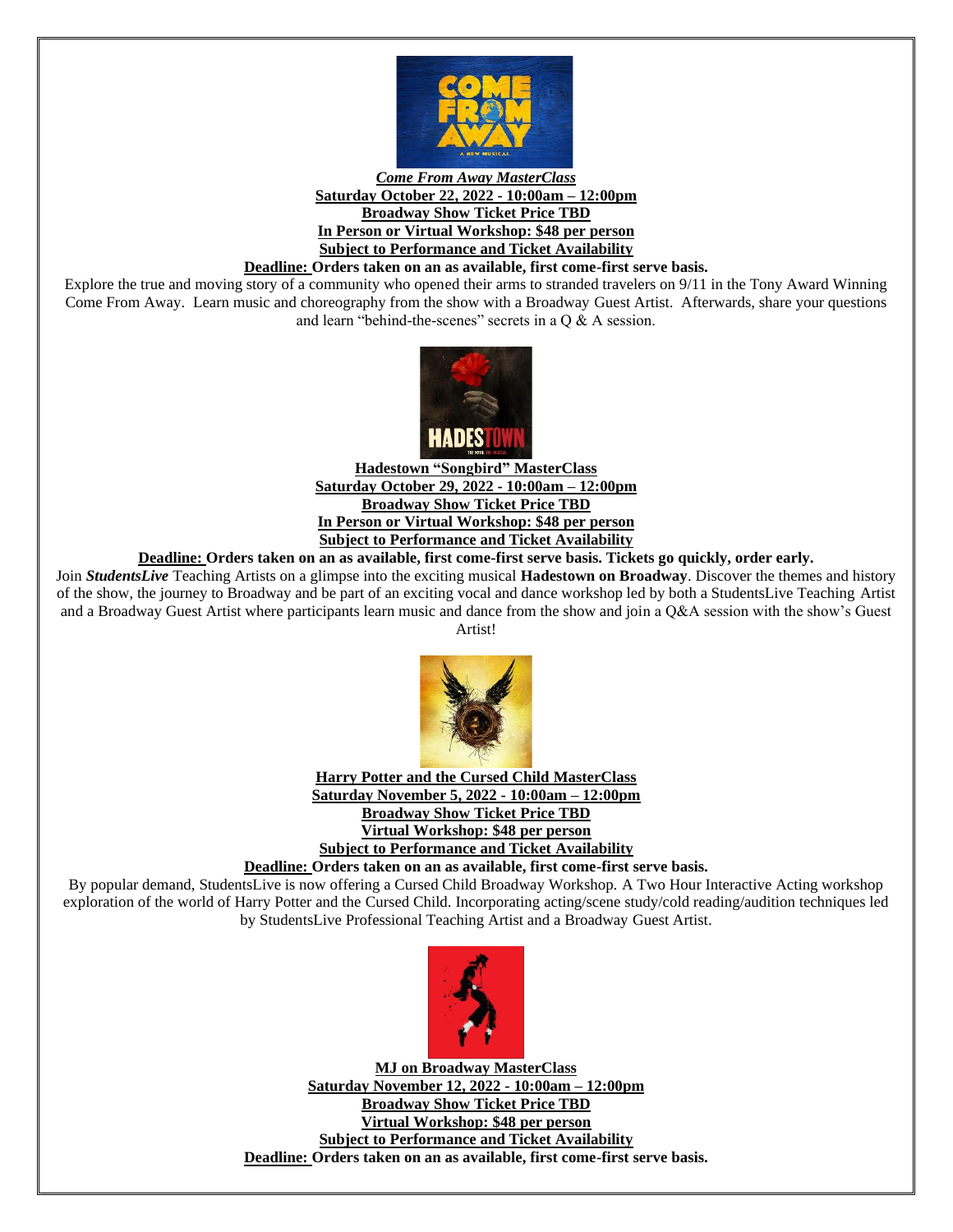Join *StudentsLive* Teaching Artists on a glimpse into the exciting musical **MJ on Broadway**. Discover the themes and history of the show, the journey to Broadway and be part of an exciting vocal and dance workshop led by both a StudentsLive Teaching Artist and a Broadway Guest Artist where participants learn music and dance from the show and join a Q&A session with the show's Guest Artist!



**Moulin Rouge MasterClass Saturday November 19, 2022 - 10:00am – 12:00pm Broadway Show Ticket Price TBD Virtual Workshop: \$46 per person Subject to Performance and Ticket Availability**

#### **Deadline: Orders taken on an as available, first come-first serve basis. Tickets go quickly, order early.**

Join *StudentsLive* Teaching Artists on a glimpse into the glamorous world of *Moulin Rouge.* We will explore the themes and history of the show, the journey from film to stage and be part of an exciting vocal and dance workshop led by both a StudentsLive Teaching Artist and a *Moulin Rouge* Guest Artist where participants learn music and dance from the show and join a Q&A session with the show's Guest Artist! Scouts on Broadway Patches are available for \$4.00 per patch and availability will be confirmed upon request.



**Career Day on Broadway for Scouts, Students and Families Saturday December 3, 2022 from 10:00AM to 12:00PM\* Virtual Workshop: \$48 per person Subject to Performance and Ticket Availability**



**"You're Hired"** Interact with Some of the Following: High-Profile Broadway Directors, Producers, General Managers, Choreographers, Stage Managers, Casting Directors, Lighting, Costume, and Set Designers. Learn Tony Award-Winning music and choreography led by Broadway Performers from hit Broadway productions, Have the opportunity to perform Your Own Original Piece for a major Broadway Guest from an area of our industry (if selected), Break into work sessions with a high-profile Broadway Guest led by our Broadway Teaching Artists. Compete in fun theater trivia games designed for Students, Families, Troop Leaders and Scouts for Broadway prizes.

*Minimums required for workshop package. For the complete Career Day on Broadway Program, including, a minimum number of people are needed per program to meet requirements. If minimums are not met, ninety-minute (minimum 21 people) or a onehour Broadway Workshop will be provided pending a minimum are registered and paid. 2 weeks prior to the workshop, if the workshop portion is not met, the workshop may be cancelled and payment will be refunded.*



**StudentsLive Mrs. Doubtfire MasterClass**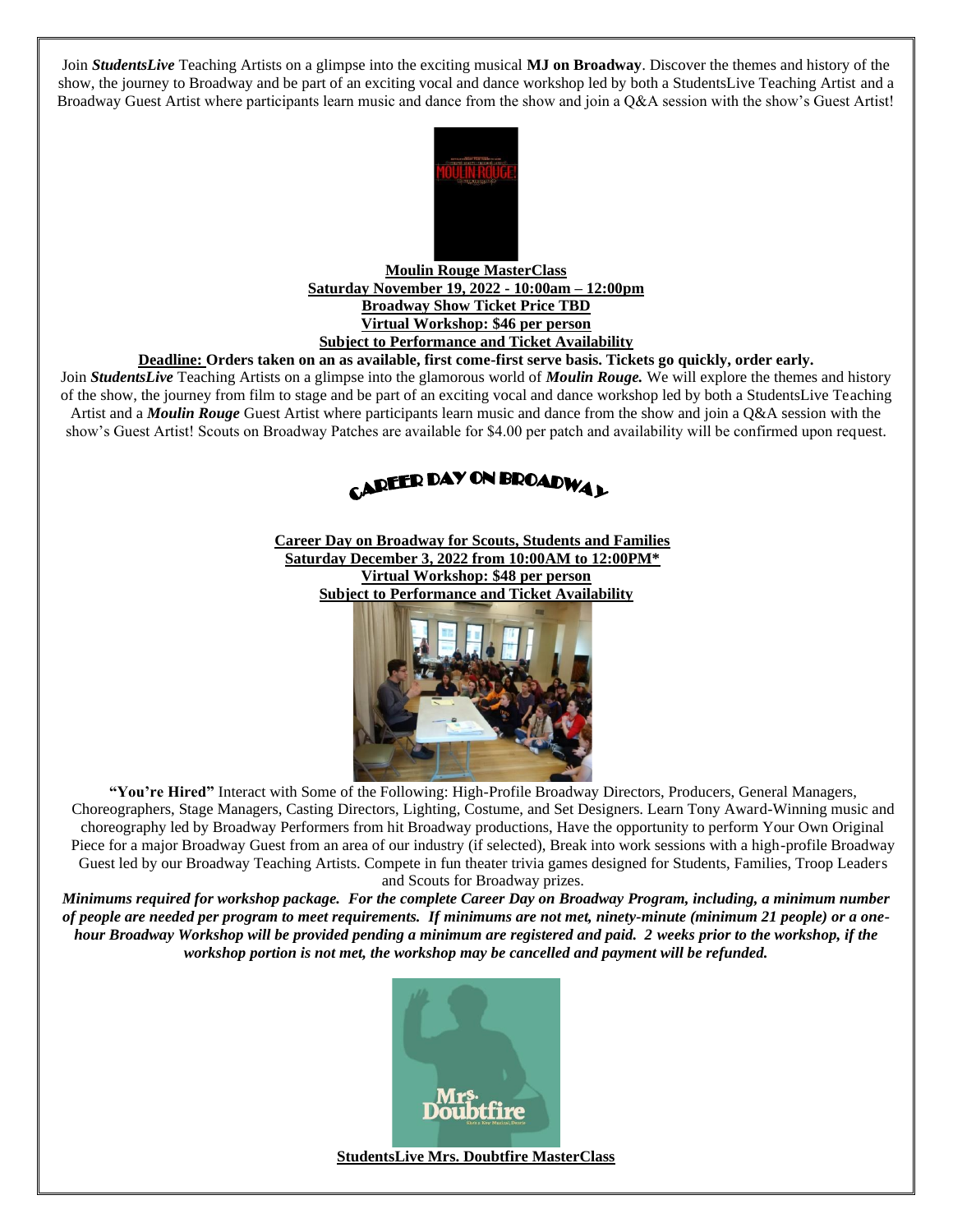### **Saturday December 10, 2022 - 10:00am – 12:00pm Broadway Show Ticket Price TBD In Person or Virtual Workshop: \$48 per person Subject to Performance and Ticket Availability**

### **Deadline: Orders taken on an as available, first come-first serve basis. Tickets go quickly, order early.**

Join *StudentsLive* Teaching Artists on a glimpse into the heart warming world of *Mrs. Doubtfire.* Discover the themes and history of the show, the journey from screen to stage and be part of an exciting vocal and dance workshop led by both a StudentsLive Teaching Artist and a *Mrs Doubtfire* Guest Artist where participants learn music and dance from the show and join a Q&A session with the show's Guest Artist! Scouts on Broadway Patches are available for \$4.00 per patch and availability will be confirmed upon request.



# *Masquerade* **Phantom of the Opera MasterClass Saturday December 17, 2022 - 10:00am – 12:00pm Broadway Show Ticket Price TBD In Person or Virtual Workshop: \$48 per person Subject to Performance and Ticket Availability**

# **Deadline: Orders taken on an as available, first come-first serve basis.**

Join *StudentsLive* Teaching Artists on a haunting journey into *Phantom*. Discover the themes and history of the show, be part of an exciting vocal and dance workshop led by both a StudentsLive Teaching Artist and a Broadway Guest Artist where participants learn music and dance from the show and join a Q&A session with a Broadway Guest Artist!

*© StudentsLive 2022. Scouts on Broadway Patches are available for \$4.00 per patch and availability will be confirmed upon request. For the "*Best of Broadway Series*", \* All dates, prices and materials subject to change. Minimums required for show and workshop packages. Show ticket prices subject to change by Box Office. For the complete Best of Broadway Program, including show and workshop, a minimum of 39 people are needed per program to meet requirements. If minimums are not met, a ninety-minute (minimum 21 people) or a one-hour Broadway Workshop will be provided pending a minimum of 19 people are registered and paid. 2 weeks prior to ticketing, if the workshop portion is not met and the Broadway Group Sale portion is met, the workshop portion will be refunded, and the Broadway Show Ticket portion will not be refunded.*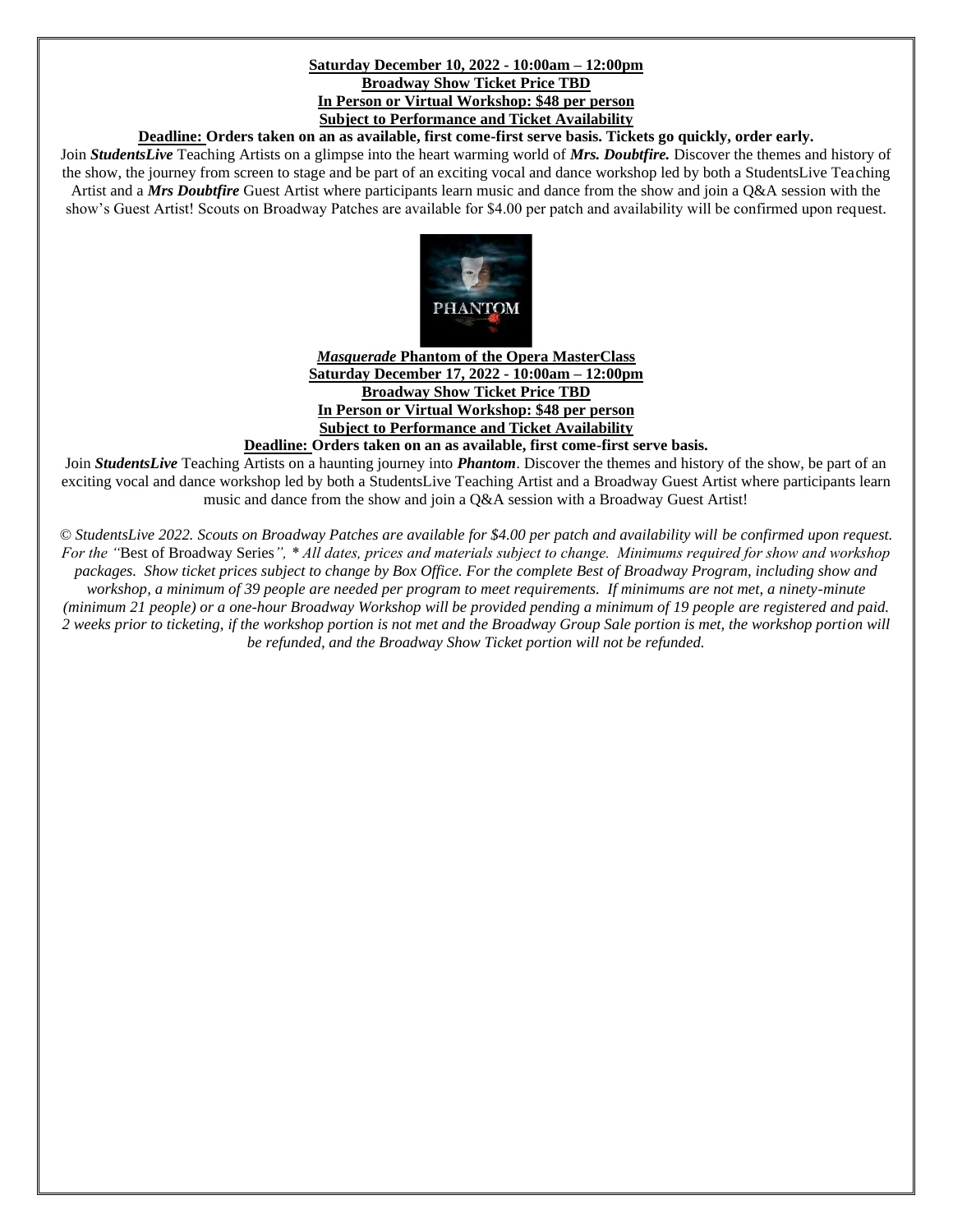

# **Customized In-Person and Virtual Broadway Workshop On A Date of Your Choice**



# **Broadway Masterclass Series For "A Show Of Your Choice" Taught By StudentsLive Teaching Artist And A Broadway Guest Artist (See Sample Teaching Artists and Broadway Guest Artists at** [www.studentslive.net](http://www.studentslive.net/)**)**

All Two Hour Workshops begin with a 15-minute warm up and introduction to the themes and issues of the Broadway show or materials of your choice hosted by our Artistic Director and/or a Professional Teaching Artist with our Broadway Guest Artist. The next 60 minutes consists of a demonstration performance, if a song, dance and acting Workshop, and teaching the music and choreography from a number from the show you are going to see or a show of your choice by your Broadway Guest Artist. If a Behind the Scenes Guest, there will be demonstration of their work and an interaction in their discipline. There are approximately 30 minutes for students to showcase what they have learned and receive professional feedback. We wrap up with a 15 minute Question & Answer session. If budget doesn't allow a two hour Workshop we modify the same schedule per the length of your workshop pending request. All artists may be substituted and content is subject to change.

• **Performance Workshops (with a specific Broadway Show):** Learn a number from a Broadway show of your choice taught by a Broadway Guest Artist who performs it every day including singing, dancing and acting.

# **Behind The Scenes Workshops**

**(Can be linked to a Broadway Show or Done without a Show - Workshops are also available if you do not attend a Broadway Show)**

- **Stage Management:** Learn the ropes of working and coordinating backstage Taught by professional Broadway Stage Managers. Create your own "call sheet" for a Broadway script
- **Casting:** Learn what it takes for collaborate "casting" to work with Producers Writers and Directors to find the perfect actor for their show. Taught by Broadway Casting Directors. "Cast your own Broadway show."

• **Make-Up/Costume/ Set/Light Designers:** Learn the intricate design techniques of the masters led by Broadway Designers and Professionals. Design your own "discipline of interest."

- **Producers:** Learn the "big picture" responsibilities and the day-to-day pressures of creating a "Broadway Hit" and why some shows succeed and some don't. Taught by Broadway Producers and Professionals. Solve a real time Broadway "show problem."
- **General/Company Management:** Learn the daily financial aspects of a successful show on Broadway and the overall management responsibilities and requirements. Taught by Broadway GM's. Design your own "budget."
- **Directors:** Learn how these select few artists got to the top of their industry. Taught by Broadway Directors. Direct your "own scenes" from Broadway shows.